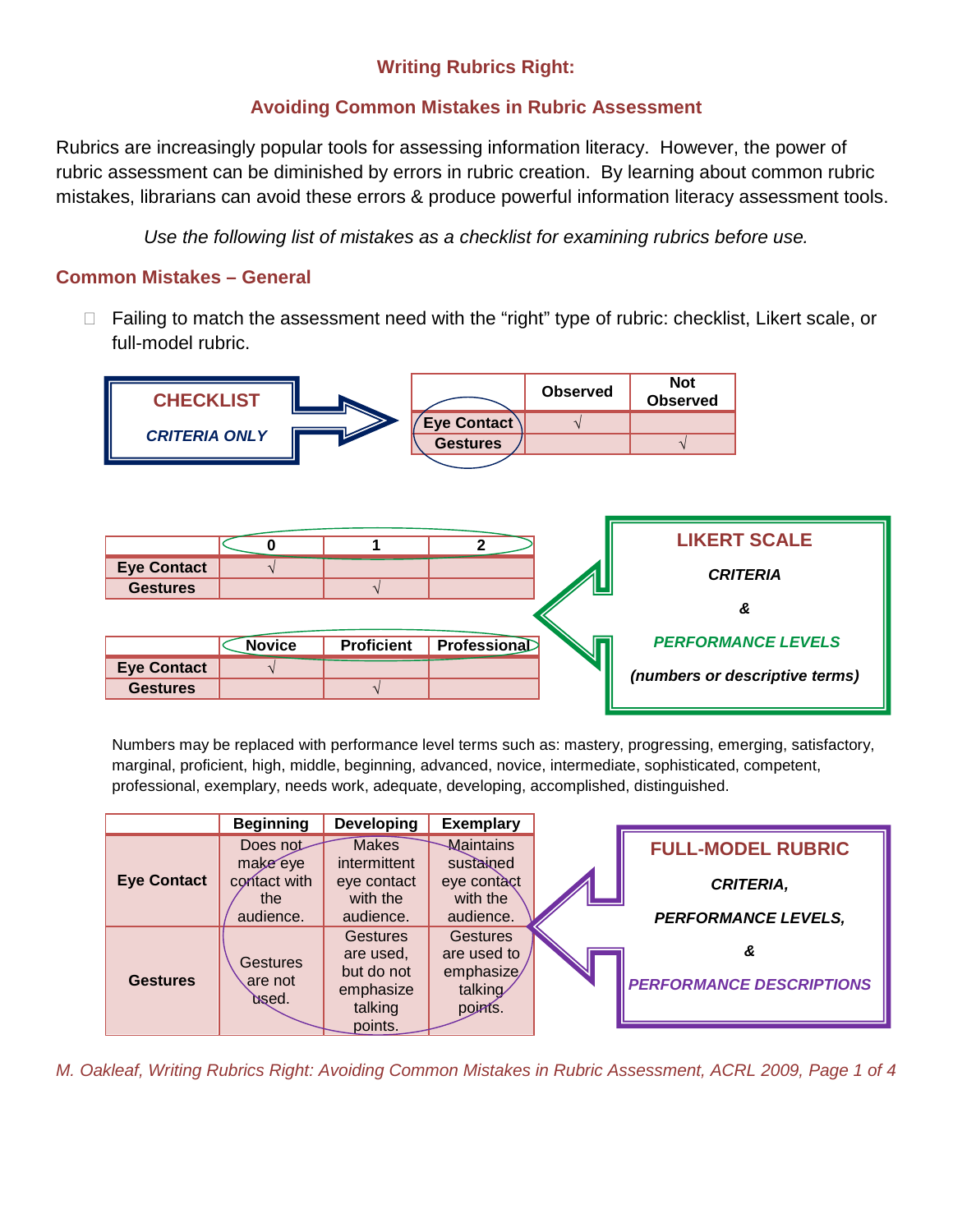#### **Common Mistakes – General (continued)**

 $\Box$  Failing to match a rubric's scope (holistic vs. analytic) to the assessment need.

Holistic rubrics are used to assess an artifact of student learning as a whole and provide a single, overall judgment of quality. They are faster to use, less burdensome for largescale assessments, and usually sufficient for evaluating simple artifacts of learning.

Analytic rubrics are used to assess the component parts of an artifact of student learning and provide separate judgments of each component (criterion), as well as a summed total judgment. They provide more detailed assessment data, give more specific feedback to learners, and are better for evaluating complex artifacts of learning.

- $\Box$  Failing to match a rubric's level of specificity (task vs. general) to the assessment need.
	- o Create a task-specific rubric for one-time, non-programmatic assessments.
	- $\circ$  Create a general rubric for assessments used over multiple assignments, time, programs, or student groups.

#### **Common Mistakes – Wording**

 $\Box$  Including library jargon or other technical language that is unfamiliar to stakeholders including students, faculty, librarians, and administrators.

#### **Common Mistakes – Criteria**

- $\Box$  Omitting criteria that represent significant aspects of the learning you want to measure.
- $\Box$  Including criteria that do *not* represent significant aspects of the learning you want to measure.

#### **Common Mistakes – Performance Levels**

- □ Using an arbitrary number of performance levels. Instead, choose the number of performance levels purposefully.
	- $\circ$  If you want to force evaluative decisions, choose an even number of levels (usually 4). If you want to have a middle ground, choose an odd number of levels (usually 3 or 5).
	- o Choose a number that you can justify based on developmental stages and typical levels of learning for your student population.
- □ Emphasizing the negative at lower performance levels. Performance level labels should be descriptive, not discouraging.

*M. Oakleaf, Writing Rubrics Right: Avoiding Common Mistakes in Rubric Assessment, ACRL 2009, Page 2 of 4*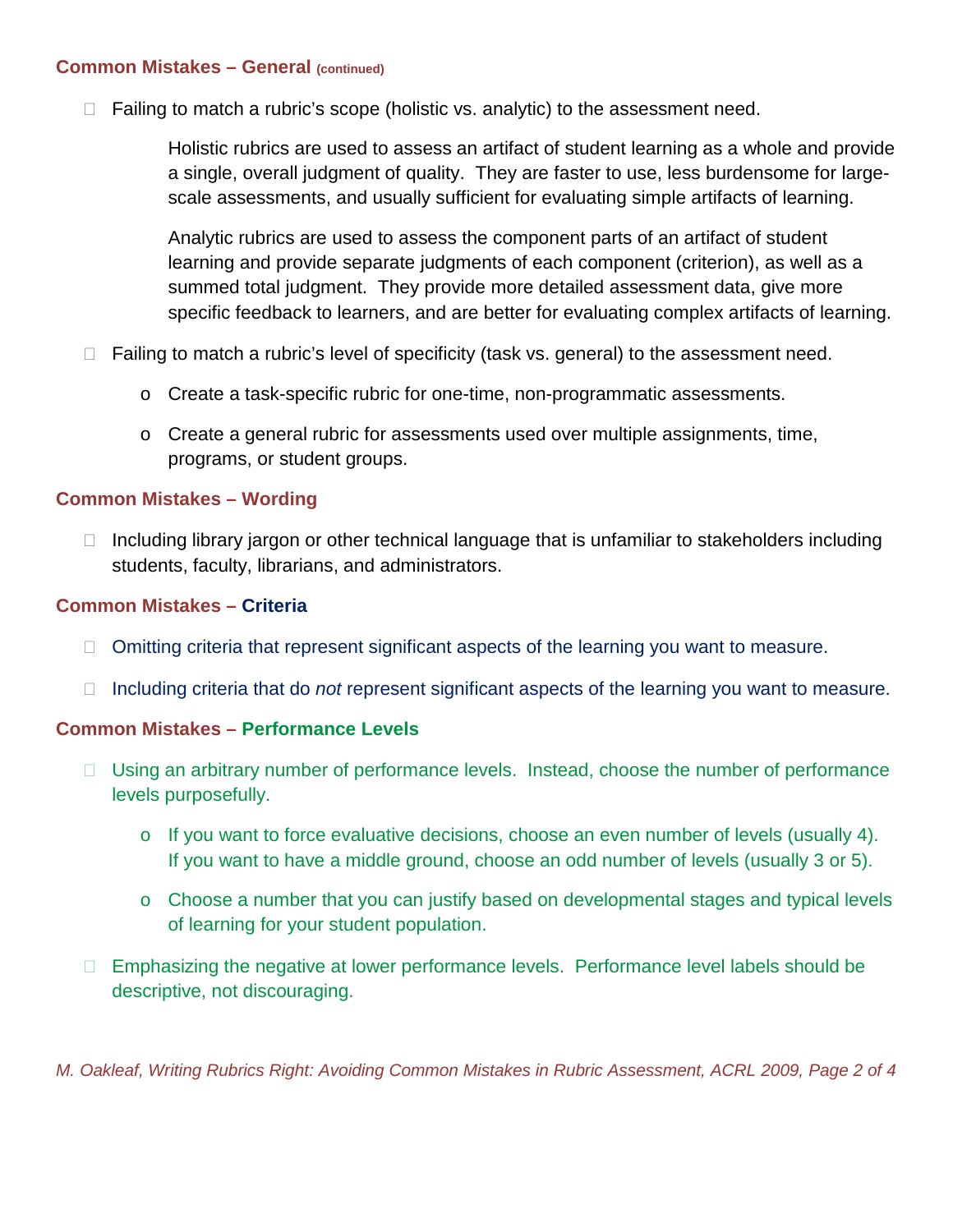## **Common Mistakes – Performance Descriptions**

 $\Box$  Including too much detail in performance descriptions...or too little.

If you include too much detail, no one read your descriptions thoroughly.

If you include too little, the descriptions won't enough convey significant, descriptive content to guide an assessment.

□ Failing to maintain content consistency over the performance descriptions for one criterion.

Use parallel sentence construction to describe the same content across different performance descriptions for each criterion. See "eye contact" example in full-model rubric on page 1 of this handout.

- □ Lacking differentiation over different levels of performance descriptions for each criterion.
	- o For each criterion, are the performance descriptions distinct from one another? Or do they overlap? Can you imagine a student falling into more than one performance description? If so, revise.
	- o For each criterion, are there "holes"? Can you imagine a student that doesn't fit into any of the performance descriptions? If so, revise.
	- o For each criterion, do all performance descriptions actually cover that criterion rather than another criterion (either included in or omitted from the rubric)?
- □ Using vague terms to distinguish among performance descriptions.

"Student uses some eye contact." *What is some?*

"Student uses eye contact effectively?" *What does effectively mean?*

 $\Box$  Emphasizing performance quantity (how many times) over performance quality (how well).

If a student can achieve an outcome, is important how many times they do it?

Or is it more important how *well* they do it?

□ Emphasizing the negative in lower performance descriptions. Performance descriptions at the lower levels should be informative, but not unduly negative.

*M. Oakleaf, Writing Rubrics Right: Avoiding Common Mistakes in Rubric Assessment, ACRL 2009, Page 3 of 4*